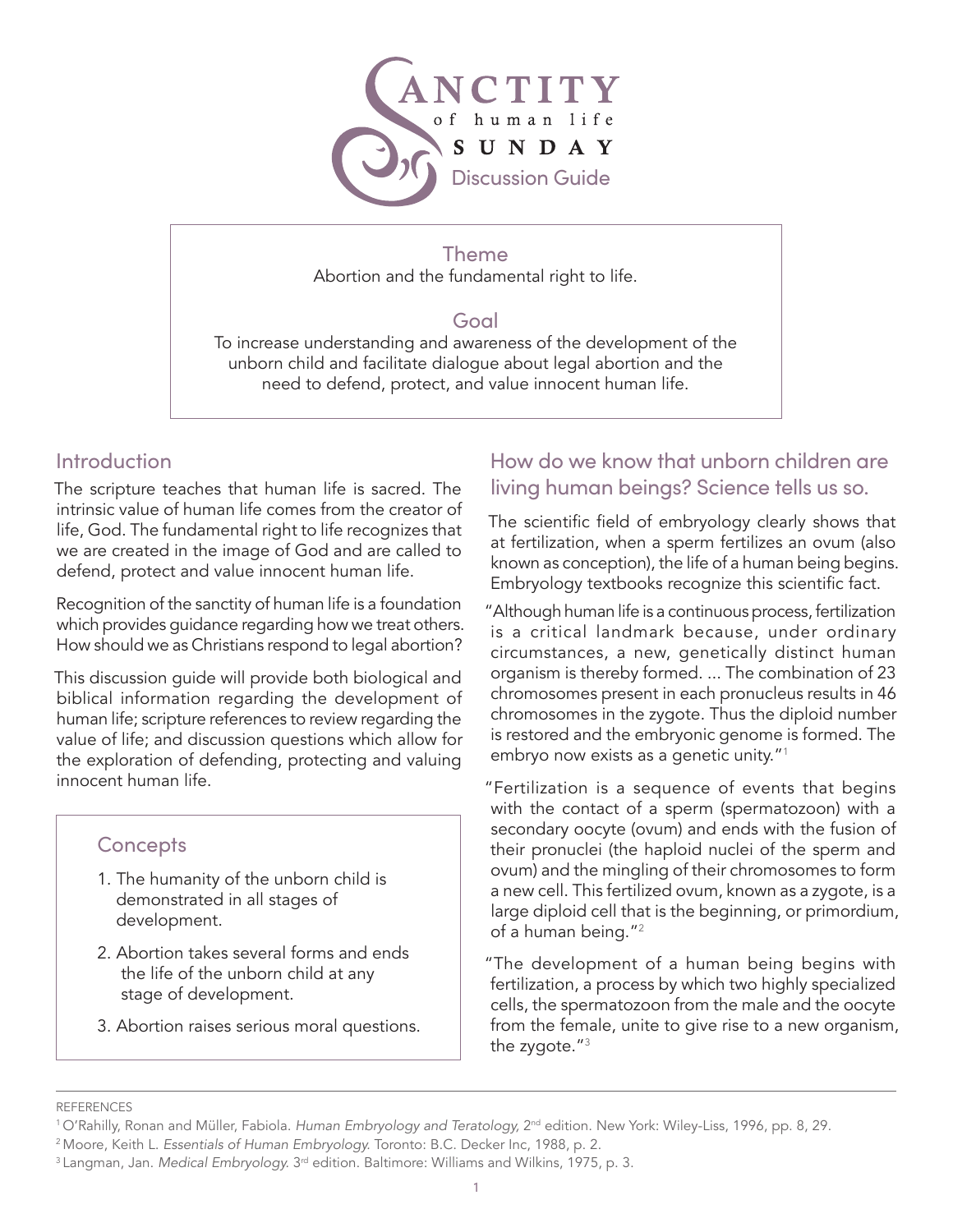### Discussion Questions

- 1. If embryology textbooks clearly teach that life begins at fertilization, why is this belief so often treated as if it were based solely on religious beliefs?
- 2. From reading the newspaper or watching television, can you identify examples of when human life has not been respected?

 Examples include: violence against others, violence against the property of others, decisions which show lack of character which negatively impacts others.

3. What are some underlying causes which lead people to fail to respect the lives of other humans?

### How do we know we should value human life? The Bible tells us so.

### GOD IS THE CREATOR OF LIFE

"For you created my inmost being; you knit me together in my mother's womb. I praise you because I am fearfully and wonderfully made; your works are wonderful, I know that full well. My frame was not hidden from you when I was made in the secret place. When I was woven together in the depths of the earth, your eyes saw my unformed body. All the days ordained for me were written in your book before one of them came to be."

*Psalm 139:13-16*

"This is what the LORD says—your Redeemer, who formed you in the womb: I am the LORD, who has made all things, who alone stretched out the heavens, who spread out the earth by myself." *Isaiah 44:24*

#### CHILDREN ARE A GIFT FROM GOD

"Sons are a heritage from the LORD, children a reward from him." *Psalm 127:3*

#### HUMANS ARE MADE IN THE IMAGE OF GOD

"So God created man in his own image, in the image of God he created him; male and female he created them." *Genesis 1:27*

# Whom does the Bible call us to help and protect?

Throughout scripture God's people are called on to help and protect the defenseless and those who couldn't protect themselves such as the widow, the alien, and the fatherless.

Exodus 22:22, Deuteronomy 10:18, 24:17, 24:19, 24:20, 24:21, 26:12, Psalms 68:5, 82:3, 146:9, Proverbs 15:25, 23:10, Isaiah 1:17, Jeremiah 7:6, 22:3 and Zechariah 7:10.

#### The prophets, the law and Jesus rebuke those who take advantage of those who couldn't defend themselves. Deuteronomy 27:19, Psalms 94:6, Isaiah 1:23, 10:2, Jeremiah 5:28, Ezekiel 22:7, Malachi 3:5, Mark 12:40 and Luke 20:47.

I John 3:17 shows that we are called to protect and help those in need. Throughout the gospels we see Jesus continually reach out to those in Jewish society who were seen as insignificant like the poor, the sick, lepers, sinners, the blind, etc.

# Why does Sanctity of Human Life Sunday take place in January?

49 years ago on January 22, 1973, the U.S. Supreme Court in two separate decisions *(Roe v. Wade and Doe v. Bolton),* overruled laws dealing with abortion in all 50 states and ruled that states couldn't restrict the legality of abortion in the first six months of pregnancy and could only restrict abortion in the last three months of pregnancy as long as there were exemptions for the woman's life and health.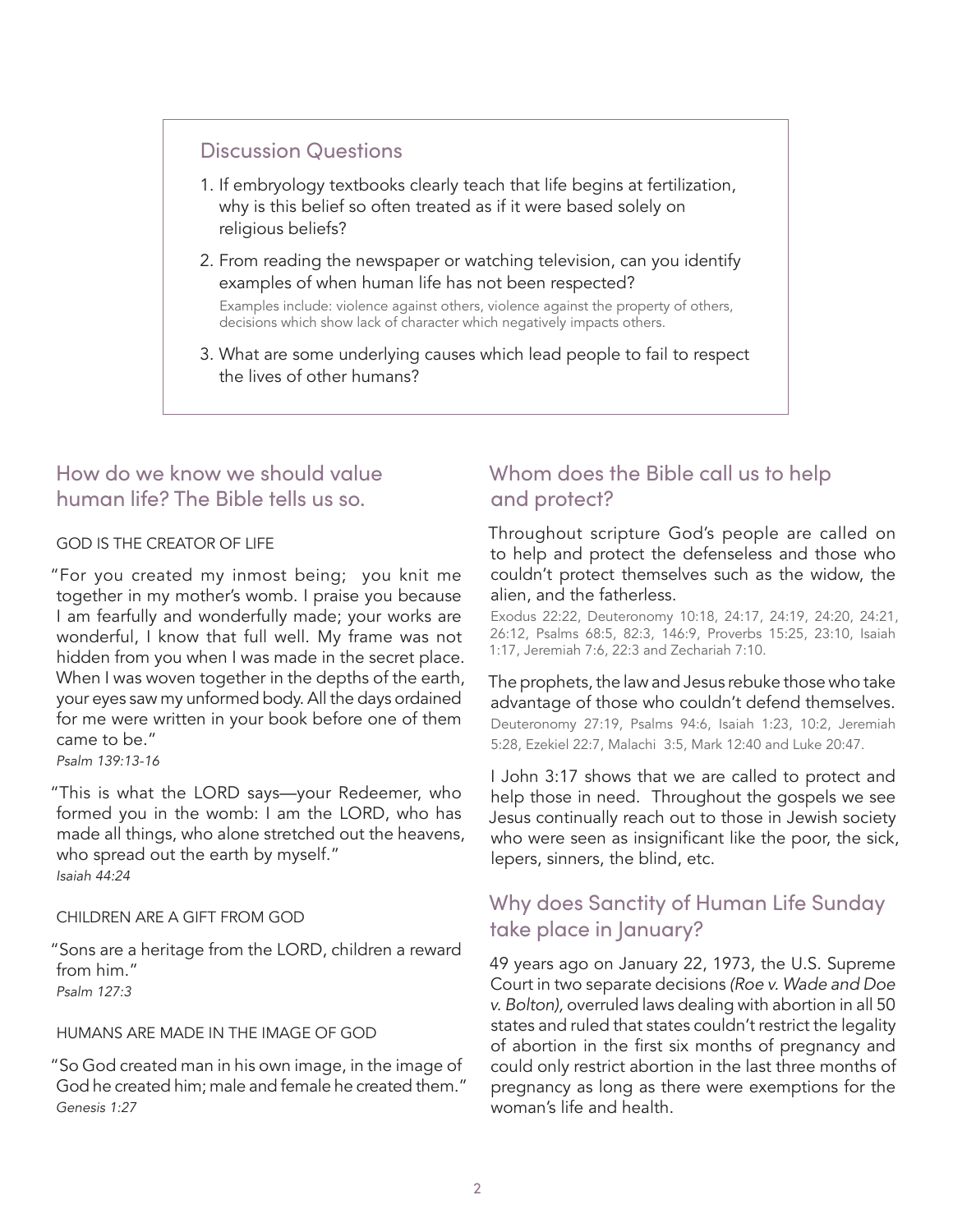### Discussion Questions

- 4. Ask for volunteers to look up some of the verses on the previous page and read them out loud.
- 5. Why would widows, the fatherless, and aliens need to be protected from being mistreated in Israel's society?
- 6. In our society, who is more defenseless than an unborn child? Who has less rights than a child who has yet to be born?
- 7. Who are some other members of our human family (besides the unborn) who need to be protected?

*Doe v. Bolton* then defined "health" in such broad terms as to make it virtually impossible for a state to protect the unborn child even after the sixth month of pregnancy.

*Doe v. Bolton,* 410 U.S. 179 stated…"the medical judgment may be exercised in the light of all factors: physical, emotional, psychological, familial, and the woman's age relevant to the well-being of the patient. All these factors may relate to health."

### Is our society currently valuing the lives of unborn human beings?

In 2017, it is estimated by the Alan Guttmacher Institute that 862,300 abortions took place in the United States. That's 2,362 abortions every day; 98 abortions every hour; and 1.6 abortions every minute. Every minute, every hour, and every day for an entire year.

Estimates indicate that more than 61 million abortions have occurred in the United States since 1973.

To provide an idea of how many 61 million abortions is, the combined populations of Wyoming, Vermont, Alaska, North Dakota, South Dakota, Delaware, Rhode Island, Montana, Maine, New Hampshire, Hawaii, West Virginia, Idaho, Nebraska, New Mexico, Kansas, Mississippi, Arkansas, Nevada, Iowa, Utah, Connecticut, Oklahoma, Oregon, Kentucky, and Louisiana equal approximately 58 million. That's 26 states.

Clearly, our society is not placing enough value on the lives of unborn human beings. Whether individuals incorrectly think they are not living human beings or go ahead with abortions despite recognizing the humanity of unborn, abortion is a violent act which occurs far too often in our society.

## Discussion Questions

- 8. How many people knew how "health" was defined with regards to abortion?
- 9. What can we do as individuals, families and as a faith community to help our society value human life in all its stages? Time for brainstorming and discussion.
- 0. An Alan Guttmacher survey found that 1 78% of women obtaining abortions reported a religious affiliation. How can we best value human life while at the same time avoid condemning women who have had abortions?

Time for brainstorming and discussion.

11. What message do we send when we don't discuss issues like abortion? Time for brainstorming and discussion.